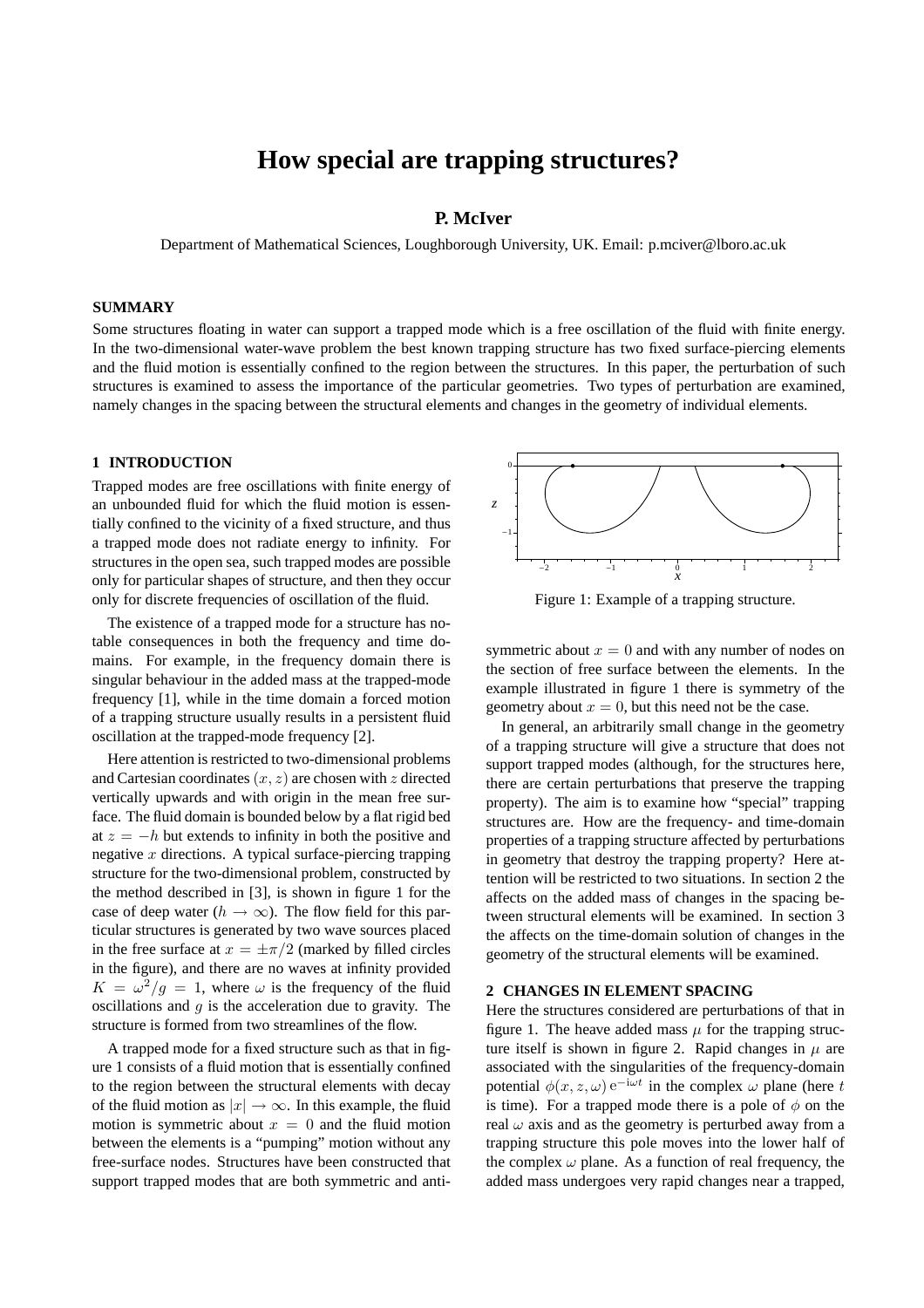

Figure 2: Heave added mass *µ* vs. frequency parameter *K* for the trapping structure shown in figure 1.

or near-trapped, mode for which there is a pole in  $\phi$  respectively on or close to the real *ω* axis.

The computations were made with a panel code and because of numerical error the "singular" behaviour of the added mass does not occur exactly at  $K = 1$  (in fact it occurs at  $K = 1.0003$ . For a trapping structure the added mass becomes unbounded as the trapped-mode frequency is approached but, again due to numerical error, in the computations the extremes of the added mass are finite (but in excess of  $10<sup>5</sup>$  in this example). The value of *K* corresponding to a sign change in the added mass will be denoted by  $K_0$ , and the positive and negative extreme values of the added mass by  $\mu$ <sub>+</sub> and  $-\mu$ <sub>−</sub> respectively (it can be shown that  $\mu_+ \approx \mu_-$  for a near-trapped mode).

If the structural elements are moved apart a distance *d*, say  $(d = 0$  corresponds to the trapping structure), then  $K_0$  and  $\mu_{\pm}$  all decrease until the characteristic shape of figure 2 is no longer discernible. Simultaneously, a similar feature in the added mass grows and moves toward  $K =$ 1 from higher frequencies. A small sample of results is given in table 1. For each value of *d*, data is given for the "singular" feature in the added mass of lowest frequency.

| d.                | $K_0$ | $\mu_+$             | $\mu_-$             |
|-------------------|-------|---------------------|---------------------|
| $\mathbf{\Omega}$ | 1.000 | $> 10^{5}$          | $> 10^{5}$          |
| 0.050             | 0.911 | $1.2 \times 10^{4}$ | $1.2 \times 10^{4}$ |
| 0.500             | 0.585 | 17.2                | 18.6                |
| 1.000             | 0.452 | 5.1                 | 5.8                 |
| 2.000             | 1.484 | $3.1 \times 10^2$   | $3.5 \times 10^2$   |
| 3.085             | 1.019 | $> 10^{5}$          | $> 10^{5}$          |

Table 1: Changes in the singular behaviour of the added mass as the element spacing *d* is increased.

The appearance of a second "singular" feature in the data of table 1 can be explained in terms of a widespacing approximation based on the properties of a single structural element. Provided that the two elements of a structure are sufficiently widely spaced for local fields to be negligible in hydrodynamic interactions, the following heuristic argument predicts the existence of trapped modes [4]. If an element totally reflects a plane wave (so that the transmission coefficient  $T = 0$ ) at a particular frequency, then by appropriate choice of the spacing between



Figure 3: Modulus of transmission coefficient *T* vs. frequency parameter *K*for one element of trapping structure.

the element and a second element formed by the mirror image of the first in  $x = 0$ , it is possible to construct a standing wave oscillation between the elements and have the fluid motion decay to zero as  $|x| \to \infty$  (the propagating wave components of the standing wave are both totally reflected). In figure  $3 |T|$  for one element of the structure shown in figure 1 is given as a function of frequency and, as can be seen, there is a minimum in  $|T|$  close to zero near  $K = 1$  (in fact it occurs at  $K = 1.019$ ). Under the assumption that this minimum is indeed a zero, the widespacing argument predicts trapped modes for  $K = 1.019$ at an infinite sequence values of the spacing parameter *d* some of which are given in table 2. Two types of mode are predicted, namely modes that are either symmetric or antisymmetric about  $x = 0$ . In all cases near-singular behaviour in the heave added mass is found and the existence of the symmetric modes explains the results of table 1 in which  $\mu$ <sup>+</sup> increase as *d* approaches 3.085 (on the basis of numerical calculations, it can not be determined whether or not a true trapping structure can be obtained in this way). The antisymmetric modes are associated with near-singular behaviour in the surge added mass.

| symmetric | antisymmetric |
|-----------|---------------|
| 0.002     | 1.544         |
| 3.085     | 4.627         |
| 6.168     | 7.710         |

Table 2: Values of the spacing *d* for which trapped modes are predicted by the wide-spacing approximation.

#### **3 CHANGES IN ELEMENT GEOMETRY**

Attention is now turned to changes in the elements of the structure and the associated effects in the time domain. Again the structure is constructed from wave sources, but here the structure is in fluid of finite depth *h* and, for this example, the trapped mode has an oscillation frequency  $\omega_0 = \sqrt{\frac{4 \tanh 4\frac{g}{h}}{\pi}} \approx 1.99933\sqrt{\frac{g}{h}}$ . The corresponding fluid oscillation is symmetric about  $x = 0$  and between the structural elements there are two free-surface nodes. Outside the elements, the fluid motion decays to zero as  $|x| \rightarrow \infty$ . Note that the construction guarantees the existence of only a single trapped mode. Calcula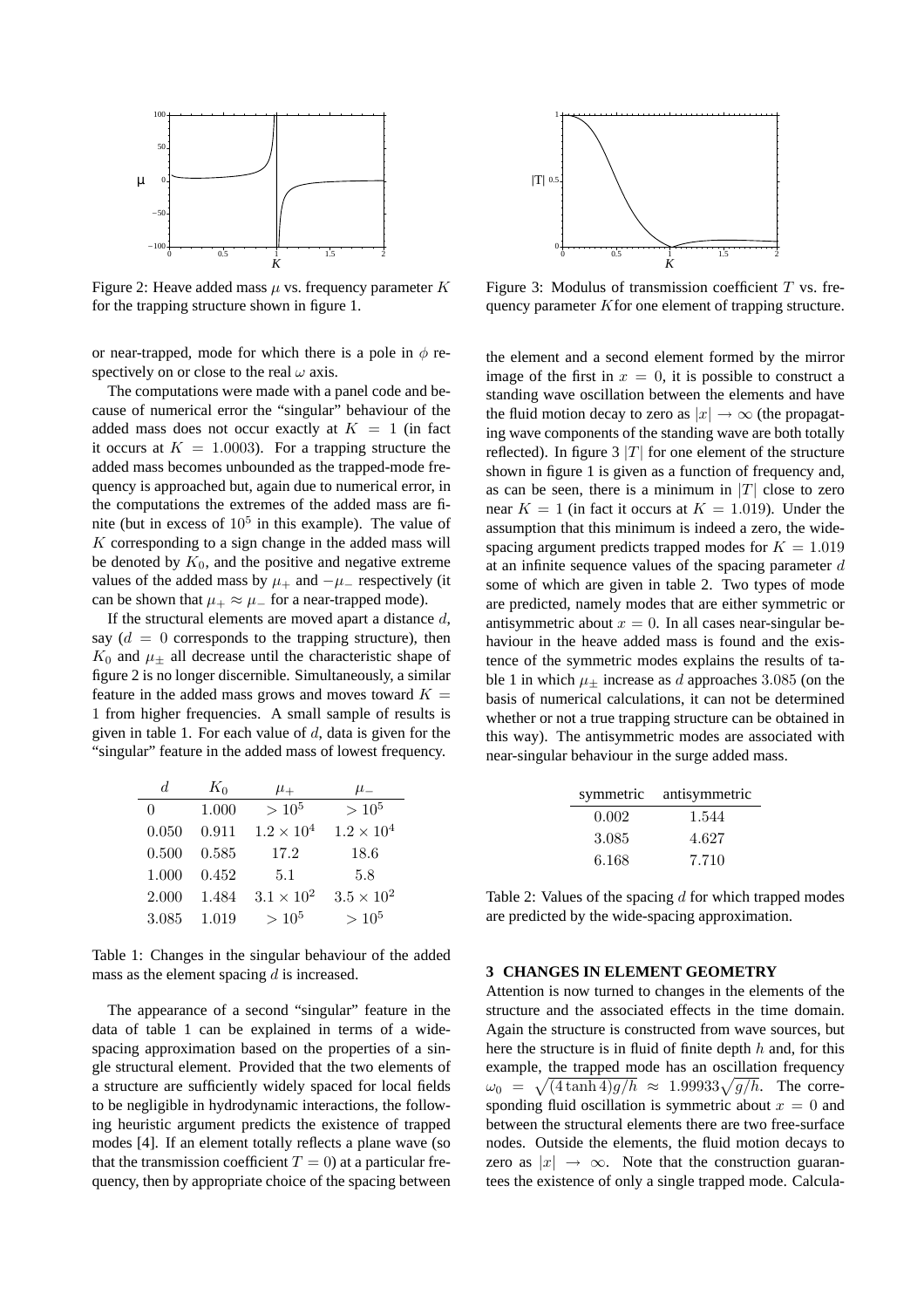tions are also presented for two other structures, a pair of half-immersed circles and a pair of half-immersed ellipses, with boundaries that intersect the free surface  $z = 0$  at the same points as the trapping structure (see figure 4).

Time-domain calculations for the linear water-wave problem were made using the method described in [2]. The structure is moved vertically with the displacement

$$
S(t) = \begin{cases} 0, & t < 0, \\ \alpha h(t/T)^3 e^{-t/T}, & t \ge 0, \end{cases}
$$
 (1)

so that it is displaced and then brought back to rest; the constant  $\alpha \ll 1$  ensures that linear theory applies, and the time scale  $T = \sqrt{h/g}$ .

The results in figure 5 are for the trapping structure and the two semicircles and show the free-surface elevation  $\eta(0,t)$  at the mid point  $x = 0$  between the two structural elements. For times  $t < 30T$ ,  $\eta(0, t)$  is noticeably different for the two structures, but for larger times the free-surface motions are very similar. The discrete Fourier transform was used to reveal the frequency content of the time signals; results are described in terms of the non-dimensional frequency  $\Omega = \omega \sqrt{h/g}$ , where  $\omega$ is the transform variable. The fluid response is expected to display an oscillation in  $\eta(0, t)$  at non-dimensional frequency  $\Omega \approx 2.0$  (the trapped-mode frequency), but there should be no radiation to infinity at this frequency.

For both geometries of figure 5 there are three main peaks in the Fourier transform: a broad peak at  $\Omega \approx 0.6$ , and narrow peaks at  $\Omega \approx 2.0$ , and 2.8. When the time interval  $0 < t/T < 50$  is excluded there are only two significant peaks at  $\Omega \approx 2.0$  and 2.8 and a virtually zero transform in the low-frequency range. The combined oscillations at  $\Omega \approx 2.0$  and 2.8 are observable for larger times in figure 5; they correspond to standing waves between the structural elements whose wavelength is approximately equal to, and one half of, the inter-element spacing, respectively. The low-frequency oscillation at  $\Omega \approx 0.6$  is a pumping motion that dies out rapidly due to wave radiation and can be seen at smaller times in figure 5. The similarity between, and the positions of, the 'inner' parts of the two geometries near the free surface ensure that the high-frequency components of the fluid motions are also similar. On the other hand, the geometrical differences at depth and on the 'outer' parts of the structures significantly influence the low-frequency components of the motions.

Wave radiation is revealed by the Fourier transform of a far-field time signal corresponding to the results in figure 5. With the earlier times removed, this shows an isolated peak at  $\Omega \approx 2.0$  for the half-immersed circles but no other significant peak for either structure. The absence of a peak at  $\Omega \approx 2.0$  for the trapping structure is to be expected as, by construction, the trapped mode does not radiate energy at this frequency. No measurable radiation at  $\Omega \approx 2.8$  could indicate that both structures possess a trapped mode at this frequency. However, it seems more likely that, because of the deep drafts relative to the wavelength, radiation is simply very small.

Time-domain results for the half-immersed ellipses are presented in figure 6. Here  $\eta(0, t)$  is clearly different from either signal shown in figure 6. The Fourier transform of the complete signal shows a broad-band peak at  $\Omega \approx 0.75$ and narrower peaks at  $\Omega \approx 2.1$  and 2.9 (the three peaks are interpreted as above), although there is significant energy for almost all frequencies up to about  $\Omega \approx 3$ . The Fourier transform of the corresponding time signal for the far field shows a narrow peak at  $\Omega \approx 2.1$  and significant components at almost all frequencies up to  $\Omega \approx 3$ . The shallow draft of this structure means that very narrow-banded nearresonances no longer occur within the frequency range studied, and hence the free-surface motion is more complex than those shown in figure 5 and has more frequency components of significant amplitude.

For a structure that supports trapped or near-trapped modes, the large-time asymptotics of the time-domain potential is related to the pole structure of the frequencydomain potential *φ*. To illustrate this the heave added mass for the three structures shown in figure 4 is given as a function of  $\Omega$  in figure 7, and the rapid variations arising from the poles are readily seen. The main features of the time-domain calculations are all reflected in the addedmass curves shown in figure 7. For both the trapping structure and the half-immersed circles, there is a broad-banded local minimum at  $\Omega \approx 0.6$  that corresponds to the initial pumping oscillation in the time domain, and for the persistent oscillations at  $\Omega \approx 2.0$  and 2.8 there are corresponding narrow-banded changes in the added mass coefficient. On the other hand the curve for the half-immersed ellipses shows more broad-banded, less pronounced, peaks and a shift towards higher frequencies of the local extrema.

#### **4 CONCLUSION**

Geometrical perturbations of a trapping structure that appear to be significant can lead to structures whose properties in the frequency- and time-domains are difficult to distinguish from those of the original trapping structure.

#### **5 ACKNOWLEDGEMENT**

This work is supported by the UK Engineering and Physical Sciences Research Council under grant GR/M30937.

#### **6 REFERENCES**

- 1. Newman, J. N. Radiation and diffraction analysis of the McIver toroid. *J. Eng. Math.*, **35**, 135–147, 1999.
- 2. McIver, P., McIver, M. and Zhang, J. Excitation of trapped modes by the forced motion of structures. *Proc. 17th IWWWFB*, 119–122, 2002.
- 3. McIver, M. An example of non-uniqueness in the twodimensional linear water wave problem. *J. Fluid Mech.*, **315**, 257–266, 1996.
- 4. Evans, D. V. and Porter, R. An example of nonuniqueness in the two-dimensional linear water-wave problem involving a submerged body. *Proc. R. Soc. Lond.*, A**454**, 3145–3165, 1998.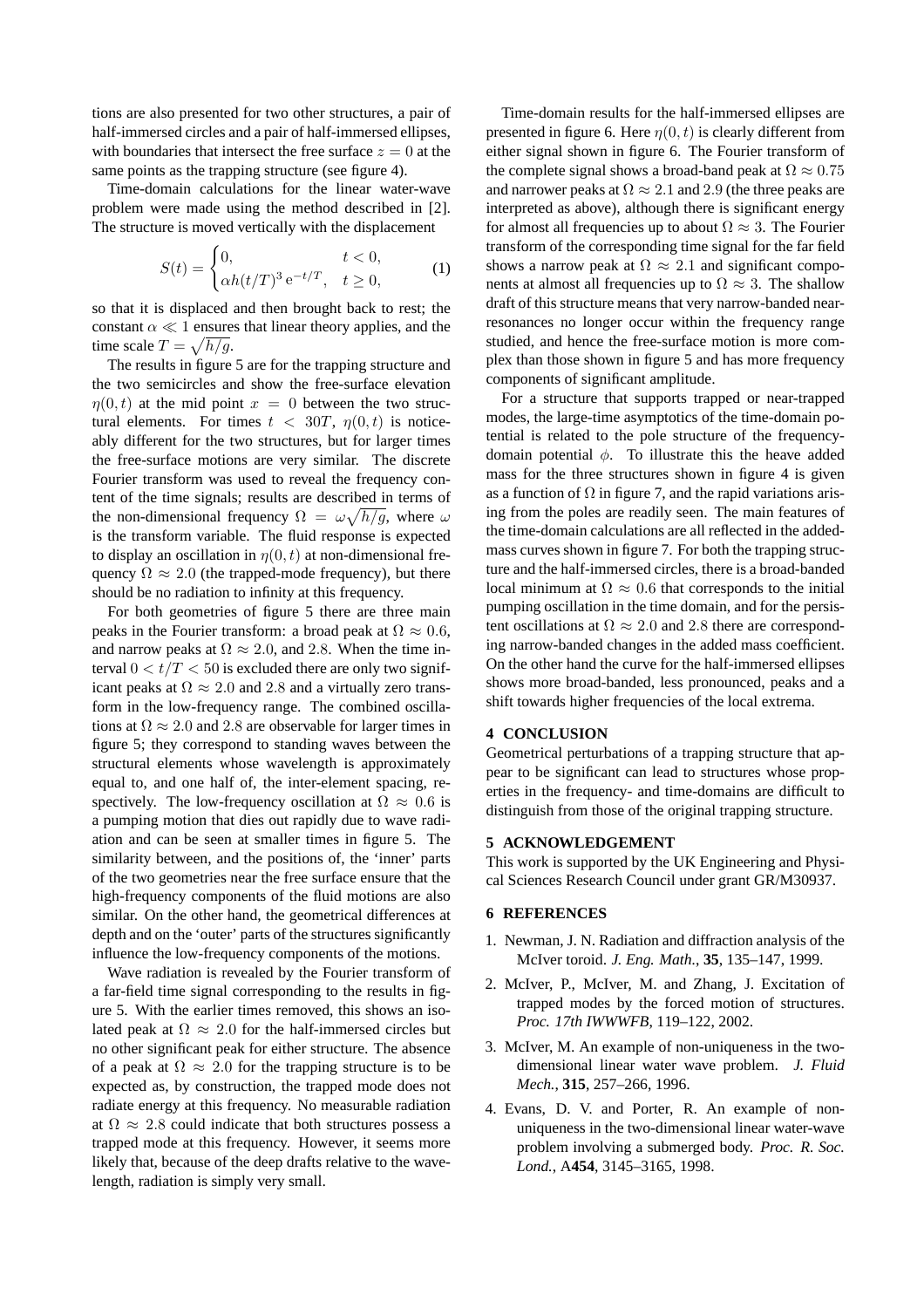

Figure 4: Geometries: trapping structure (-----), pair of half-immersed circles  $(----)$ , pair of half-immersed ellipses with draft  $0.1h$  (–  $\cdot$  –  $\cdot$  –)



Figure 5: Free-surface elevation  $\eta(0, t)$  generated by the forced motion of the trapping structure (——) and the halfimmersed circles  $(----).$ 



Figure 6: Free-surface elevation  $\eta(0, t)$  generated by the forced motion of the half-immersed ellipses.



Figure 7: Non-dimensional heave added mass  $\mu$  vs. non-dimensional frequency  $\Omega = \omega / \sqrt{g/h}$  for the structures shown in figure 4: trapping structure (----------), pair of half-immersed circles  $(----)$ , pair of half-immersed ellipses  $(----)$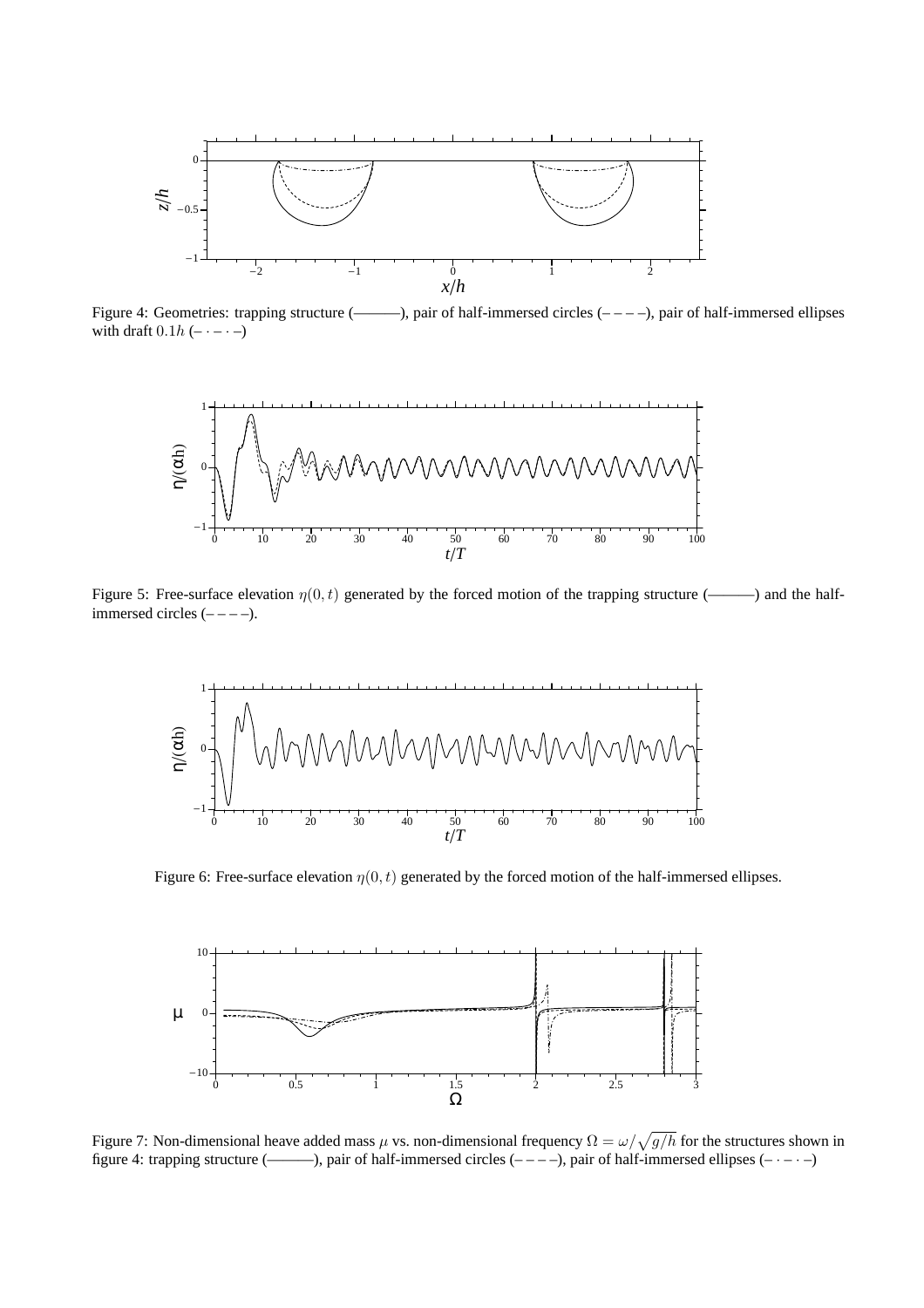### **Question by** : J.N. Newman

My guess is that the last line in Table 1 is simply a consequence of the standing wave "sloshing" resonance, and that there is no "pure" trapping mode for this geometry. Do you agree?

### **Author's reply**:

"Sloshing" and "pure trapping" are very closely related. On the basis of numerical calculations it is very difficult (impossible?) to distinguish between the two. It is perhaps unlikely that the last line of Table 1 corresponds to a trapped mode, but I can not be ruled out.

-----------------------------------------------------------------------------------------------------------------

# **Question by** : H. Bingham

These trapping structures do not radiate at the trapped-mode frequency, yet as we saw in the previous talk they have non-zero damping. Can you explain this?

### **Author's reply**:

A fixed trapping supports a free oscillation that does not radiate. If the structure is forced to oscillate at the trapped mode frequency (in a suitable mode) then the frequency-domain solution does not exist. The previous talk was concerned with the limit as the trapped-mode frequency is approached

In the time-domain, a trapping structure forced to oscillate at the trapped frequency does radiate waves at that frequency (see the paper by McIver, McIver & Zhang presented at the  $17<sup>th</sup>$  IWWWFB). The non-zero limit of the damping refered to above may be related to this, but this has not been confirmed.

-----------------------------------------------------------------------------------------------------------------

## **Question by** : D.V. Evans

The behaviour of the free surface in time is very similar for the trapping structure and for a pair of semicircles. How long is it before the oscillations in the case of the semicircle tends to zero?

#### **Comment by** : D.V. Evans

You suggested that trapped modes did not exist for "real" bodies. But Shipway (Ph.D thesis University of Bristol 2003) has obtained a wide range of trapped modes for the case of two vertical partially immersed concentric shells in finite water depth

#### **Author's reply**:

The decay rate can be estimated from the numerical calculations. For the two semicircles the amplitude of the oscillation at frequency  $\Omega \approx 2$  decreases by about 2.5% in a time interval 100T.

-----------------------------------------------------------------------------------------------------------------

#### **Question by** : M. Meylan

How did you solve the time domain problem? Do you think that solving for the complex roots would eliminate this theory?